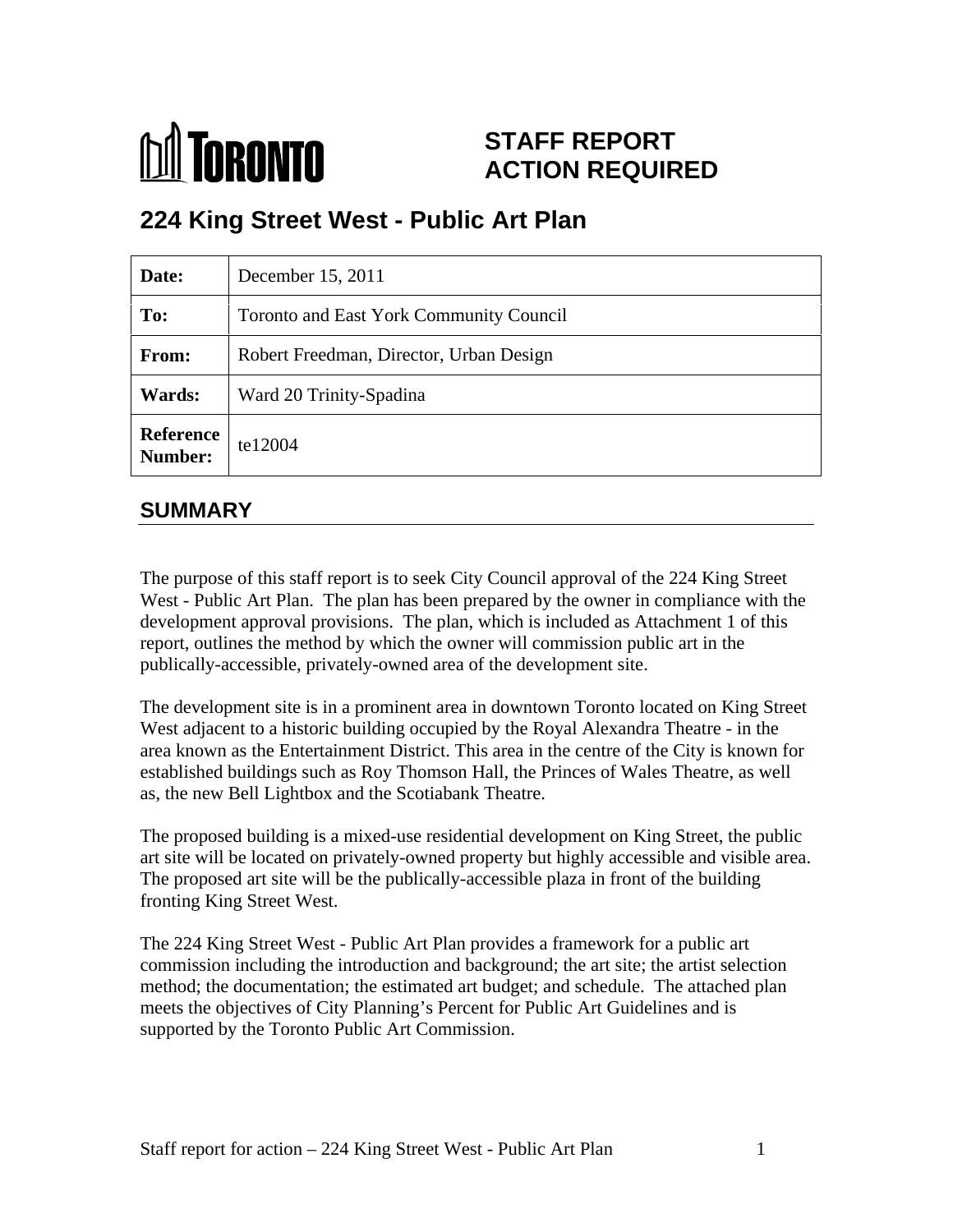# **RECOMMENDATIONS**

## **The City Planning Division recommends that:**

City Council approves the 224 King Street West - Public Art Plan attached to the report dated December 15, 2011, from the Director, Urban Design.

# **FINANCIAL IMPACT**

There are no financial implications resulting from the adoption of this report.

# **DECISION HISTORY**

In accordance with the November 5, 2010 Ontario Municipal Board decision, the owner has chosen to provide art on-site and has selected option 2 as stated in the Section 37 Agreement dated September 8, 2011. The owner has selected Option 2 in the Section 37 agreement to allow for 100% of the Public Art contribution to be on the site, with a minimum of 50% to be in the area fronting King St W. The Public Art Plan in Attachment 1 indicates that the full 100% of the public art contribution will be located within the privately-owned publically accessible square.

Percent for Public Art Guidelines, the applicant met with City Planning Staff to discuss the public art process and to identify the site potentials. On November 29th, 2011, the owner to the City's advisory panel, Toronto of the 224 King Street West – Public Art Plan. The attached plan was recommended for approval by the Toronto Public Art Commission.



visible urban location which will be

accessible at all times to the public and will be a valuable addition to the public realm. As outlined in the attached Public Art Plan, the artist will be asked to integrate the art by working closely with the architect and landscape architect.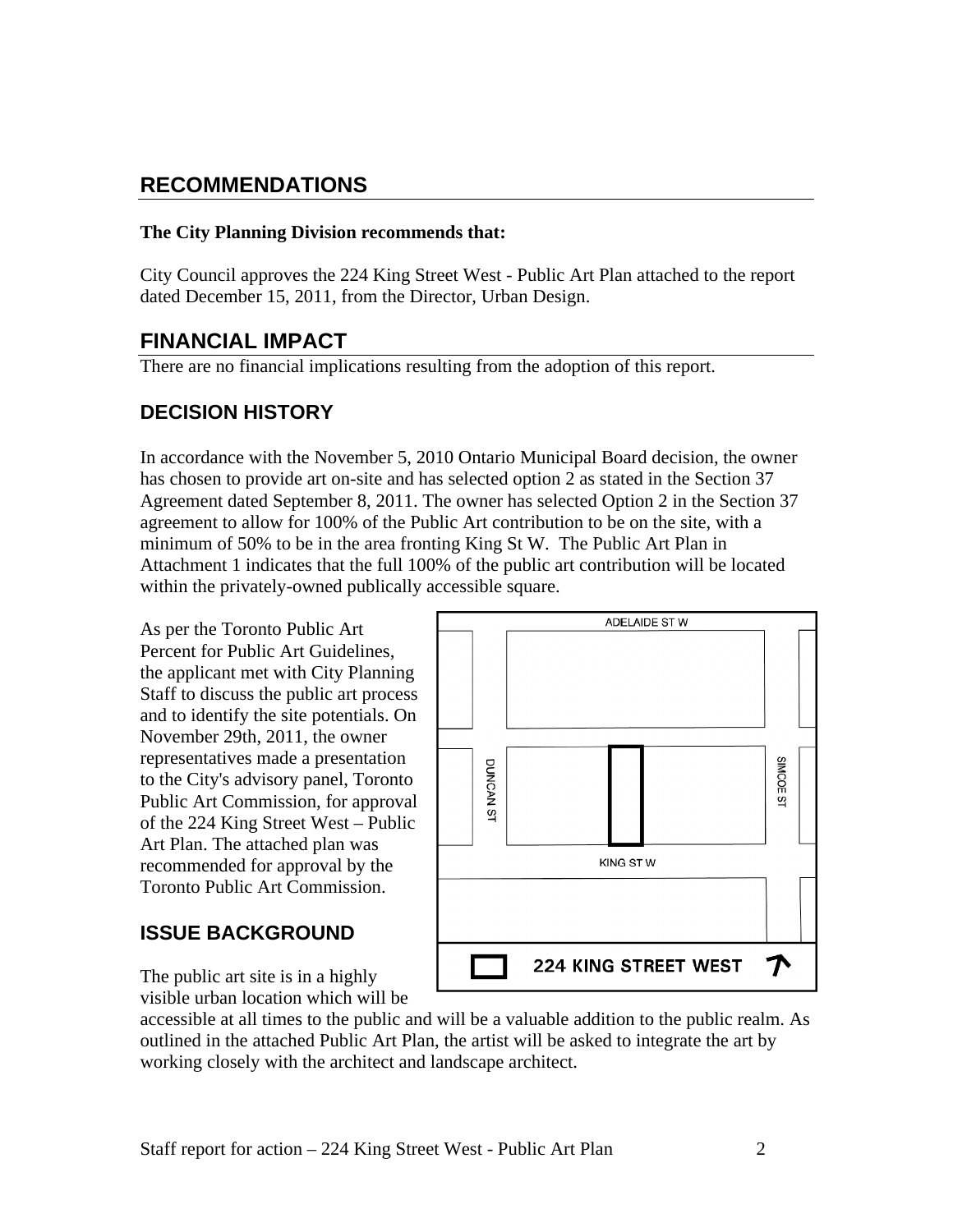The process for the selection of the artist is a two-stage competition, with a jury composed of one owner representative, one artist and one art expert residing in the ward.

# **COMMENTS**

The 224 King Street West - Public Art Plan is in compliance with the City's objectives for the provision of public art in private development for this on-site program and is in accordance with the City Planning Percent for the Public Art Program, and is supported by the Toronto Public Art Commission. Upon City Council's approval, the owner will commence work with the artist as scheduled in the attached plan.

We look forward to the results of the public art competition.

# **CONTACT**

Lara Tarlo Urban Designer Tel. No. 416 338-1132 Fax No. 416 392-1744 E-mail: ltarlo@toronto.ca

# **SIGNATURE**

Robert Freedman Director, Urban Design City Planning Division

# **ATTACHMENTS**

Attachment 1: 224 King Street West - Public Art Plan

 $\overline{\phantom{a}}$  , we can assume that the contract of  $\overline{\phantom{a}}$  , we can assume that the contract of  $\overline{\phantom{a}}$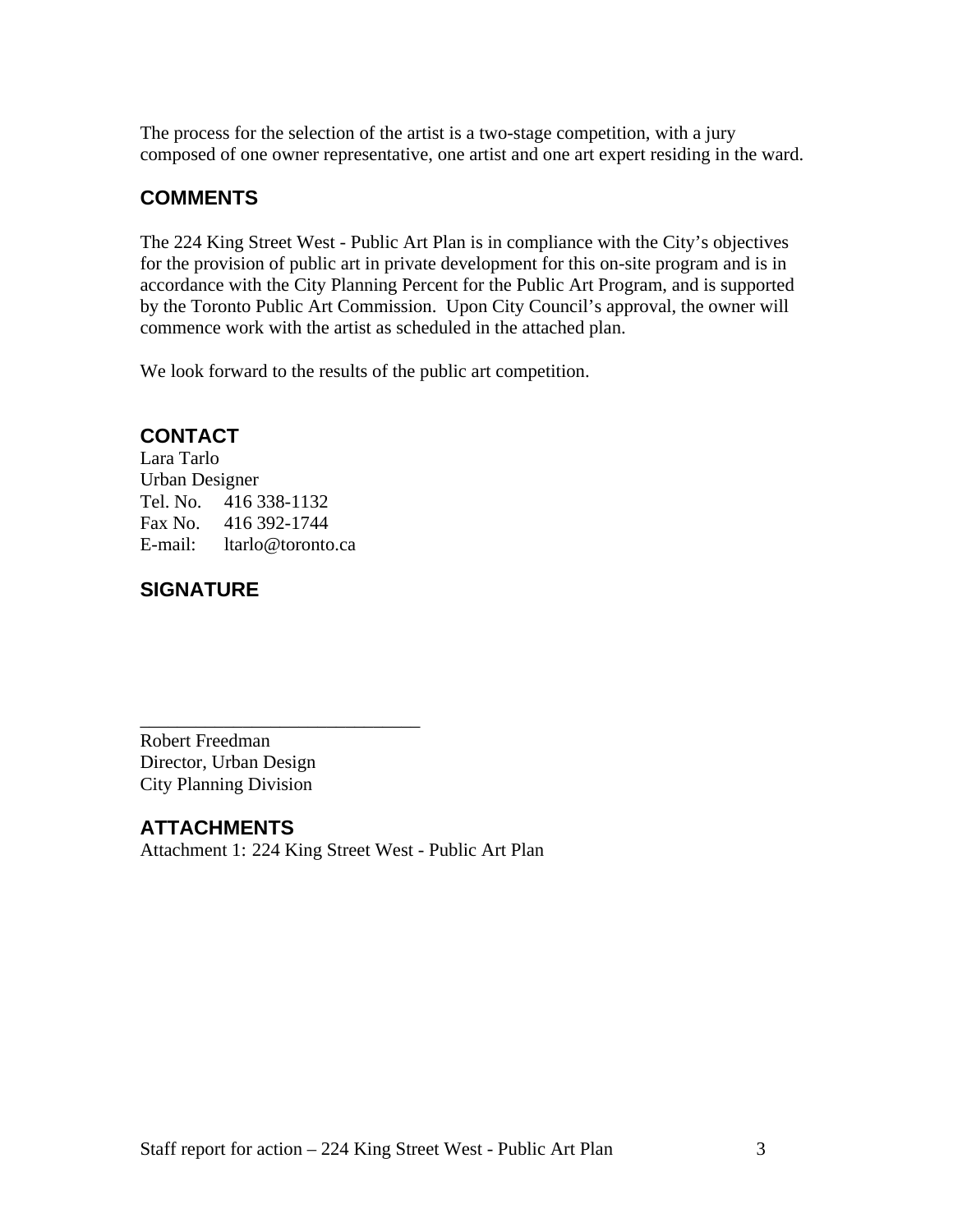## **Attachment 1**

## **THEATRE PARK: 224 KING STREET WEST PUBLIC ART PLAN**

Prepared for:

By: Public Art Management Karen Mills, Ben Mills Date: For Final TPAC presentation on Nov. 29, 2011

3208-381 FRONT STREET WEST, TORONTO ONTARIO M5V 3R8 4 1 6 - 9 1 7 - 7 6 6 4 M I L L S . K A R E N @ G M A I L . C O M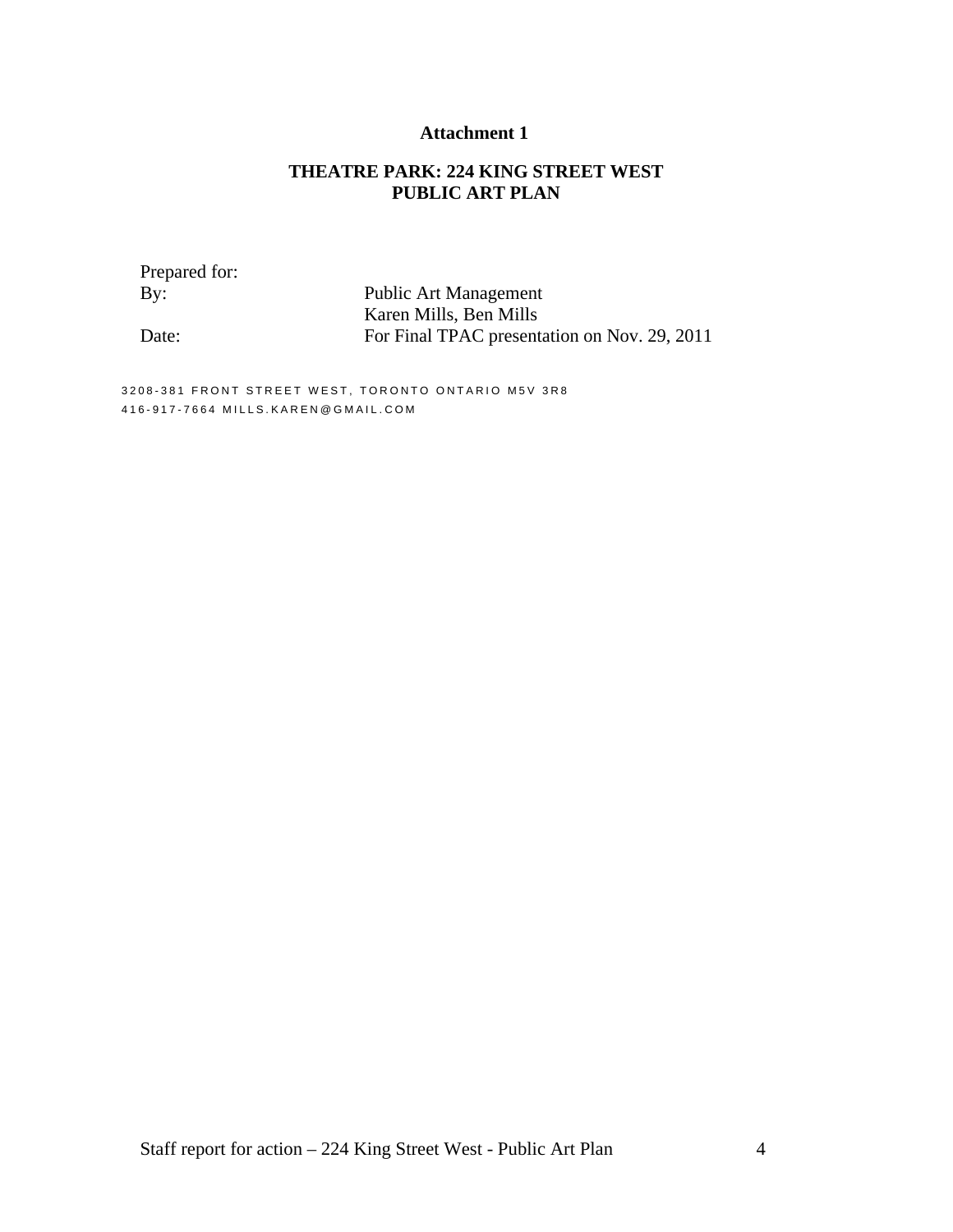

## **I. INTRODUCTION**

The Theatre Park development project is situated at 224 King Street West, adjacent to John Lyle's historic Royal Alexandra Theatre in the heart of the Entertainment District. This vibrant neighborhood is home to the Bell Lightbox, Metro Hall, the Princess of Wales Theatre, and The Scotiabank Theatre. These cultural venues give rise to a vibrant nightlife, and with the recent increase in new residents, provide a basis for an exciting balanced community. In addition to this current evolution the neighbor has a rich and important history.

The neighborhood, formerly known as "New Toronto" or "New Town" once housed both buildings for Upper Canada College, as well as working class Georgian style row housing.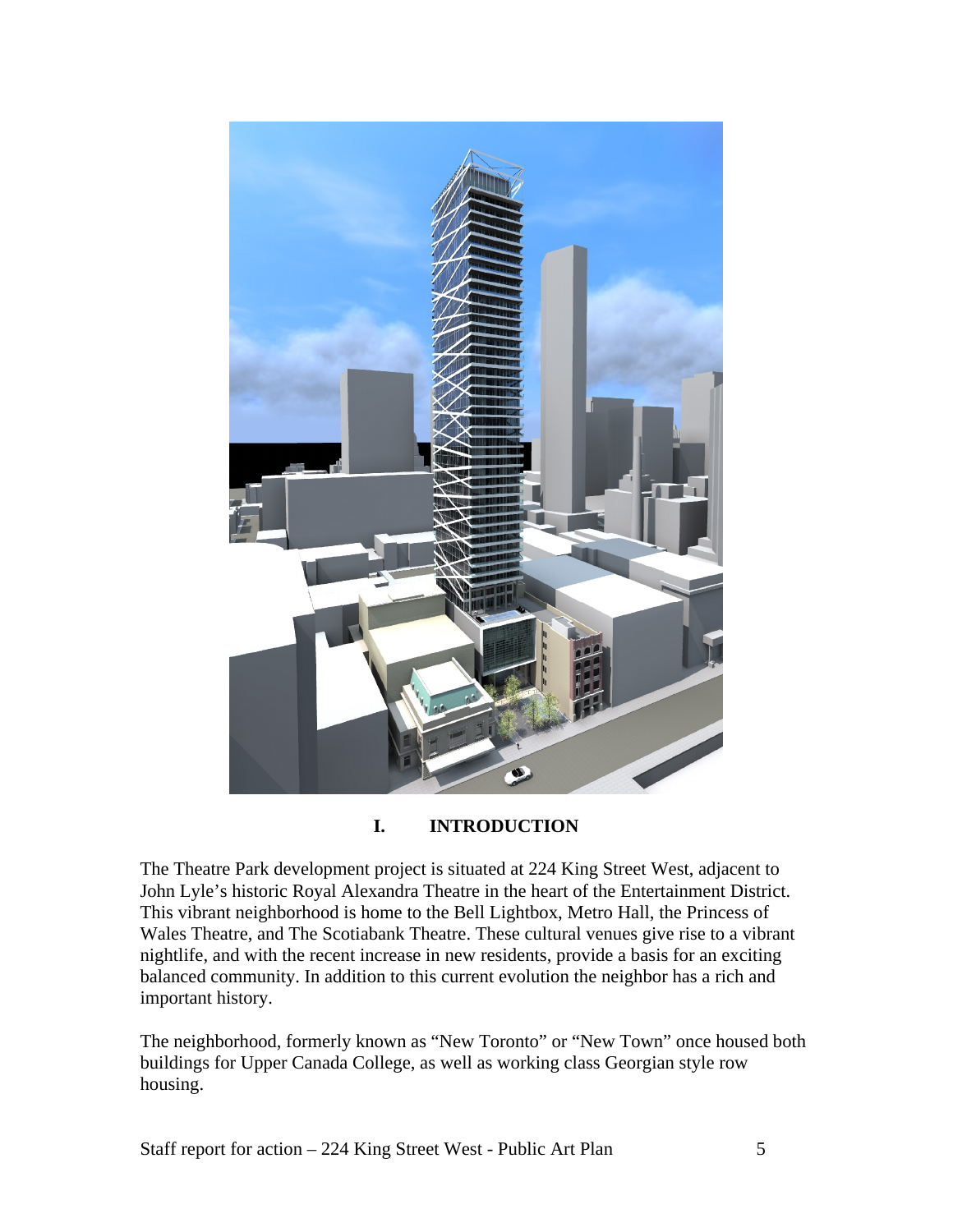This public art program is of special significance for this community because of its visual profile in the heart of this burgeoning neighborhood, combined with the ever-increasing pedestrian traffic. To further enhance the public art program and its accessibility to the public, the developer is proposing to place public art on the project's public square. This space is a feature of the development.

With over 30 years of practice, Peter Clewes has established a reputation as one of Canada's most adventurous architects, behind some of the most innovative residential buildings in North America. He has extensive experience in all aspects of the process, from planning and economics to design and construction.

His innovative residential projects have been published internationally, and have received awards from the Ontario Association of Architects (OAA), Canadian Architect, and the City of Toronto. His involvement on the TDCCBR resulted in three awards, from the Royal Institute of British Architects, Architectural Record and Business Week Magazines, and the OAA.

He is a strong proponent of residential and mixed-use intensification as a tool for ensuring the economic, cultural and social vitality of the urban core. Peter is a member of the Waterfront Toronto Design Review Panel, and speaks to professional, academic and civic groups across Canada and the US on the issues related to design, density and urban renewal.

The Theatre Park 224 King Street West Public Art Plan was prepared in response to the City of Toronto Section 37 Agreement and has selected Option 2 with respect to their public art contribution. Article 6.4.3(2) states:

"The Owner shall commission Art works and collaborative Art works to the value of the Art Contribution and such works shall be located upon the Site…subject to the requirement that public art having a value of 50% of the Art Contribution as determined to the satisfaction of the Chief Planner, shall be provided on the portion of the Site located south of the southerly 23.0 metre height shown on Map 2 of the Amending By- Law".

Further, the Owner is submitting this Public Art Plan prior to the issuance of their first Above Grade Building Permit to enable the Art plan to move in concert with their overall development and construction program, in a timely manner.

The project team comprises the developer (also referred to as the Owner) Lamb Development Corp., Niche Development and Harhay Construction Management; architectsAlliance (Peter Clewes); and the firm Public Art Management (Karen Mills and Ben Mills) as the public art managers.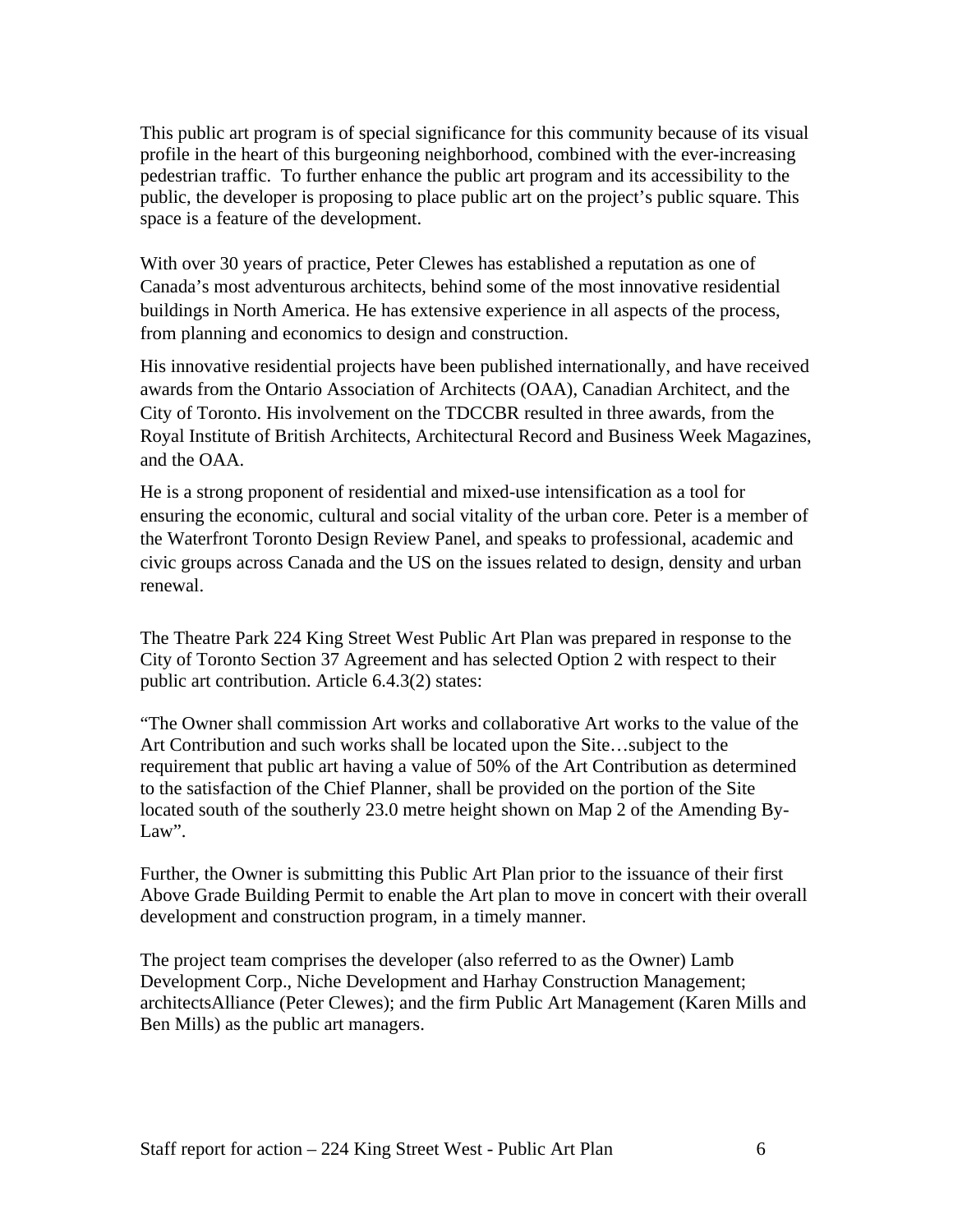## **2.0 PUBLIC ART LOCATION: Public Square**



The proposed location for the public art will be the public square of the development situated on the south side of the project fronting on King Street and immediately to the east of the Royal Alexandra Theatre. This privately-owned square will be public and is fully-accessible to the public.

The location was selected:

- · To provide a unique opportunity for the artist to engage the public and the residents of the development through an integrated program of public art that will enhance and offer unique features in the public realm
- · Engage the public realm by increasing awareness of Public Art and building the cultural knowledge and interest of the public.
- · Respect the evolving plans for the District (such as the John Street Plan) through the creation of public art that reinforces the character of the area while accommodating future programming requirements of the public realm.

Staff report for action – 224 King Street West - Public Art Plan 7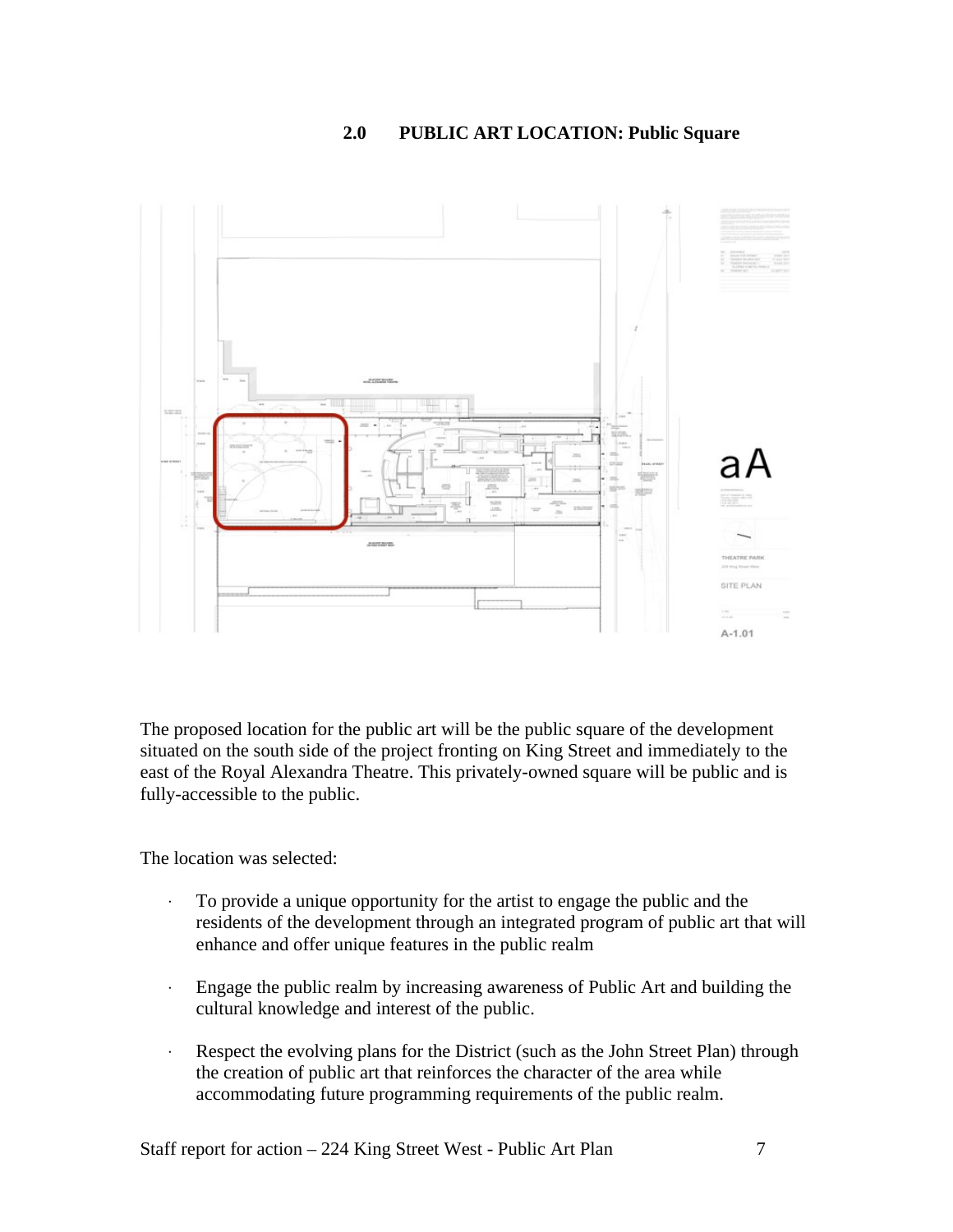A unique opportunity to improve public urban conditions, to complement, integrate, celebrate and enhance the architecture and landscape of the site while acknowledging and respecting the rich history and heritage of the site have all been considered in the determination of the Public Art Plan.

The public square will provide the opportunity for a series of interventions that would be sensitively integrated into the landscape, in collaboration with the design team.

## **3. SELECTION METHOD**

An Invitation competition in two stages is proposed for this project.

**Stage 1:** comprises an invitational call for Expressions of Interest from the following long list of artists:

| Carl Tacon            | Ivan Puig             |  |
|-----------------------|-----------------------|--|
| Pierre Poussin        | Daniel Arsham         |  |
| Jaakko Pernu          | John Grade            |  |
| Arne Quinze           | Ken Lum               |  |
| Sebastien Wierinck    | <b>Ryan McGinness</b> |  |
| Florentijn Hofman     |                       |  |
| Dan Havel + Dean Ruck |                       |  |

The Owner, public art consultant and design team will review the responses and select Finalists.

**Stage 2:** The Finalists will be provided with a project brief and offered the opportunity to present themselves and their work to the Jury.

## **The Jury:**

The Jury will comprise 3 voting members.

At least one member of the Jury shall be an art expert resident of the ward.

One representative shall be an artist.

The Owner shall have one representative on the Jury.

The two outside art expert members will be drawn from the following pool of candidates:

James Lahey, artist Joanne Tod, artist Ian Brown, art collector, works in the ward

Staff report for action – 224 King Street West - Public Art Plan 8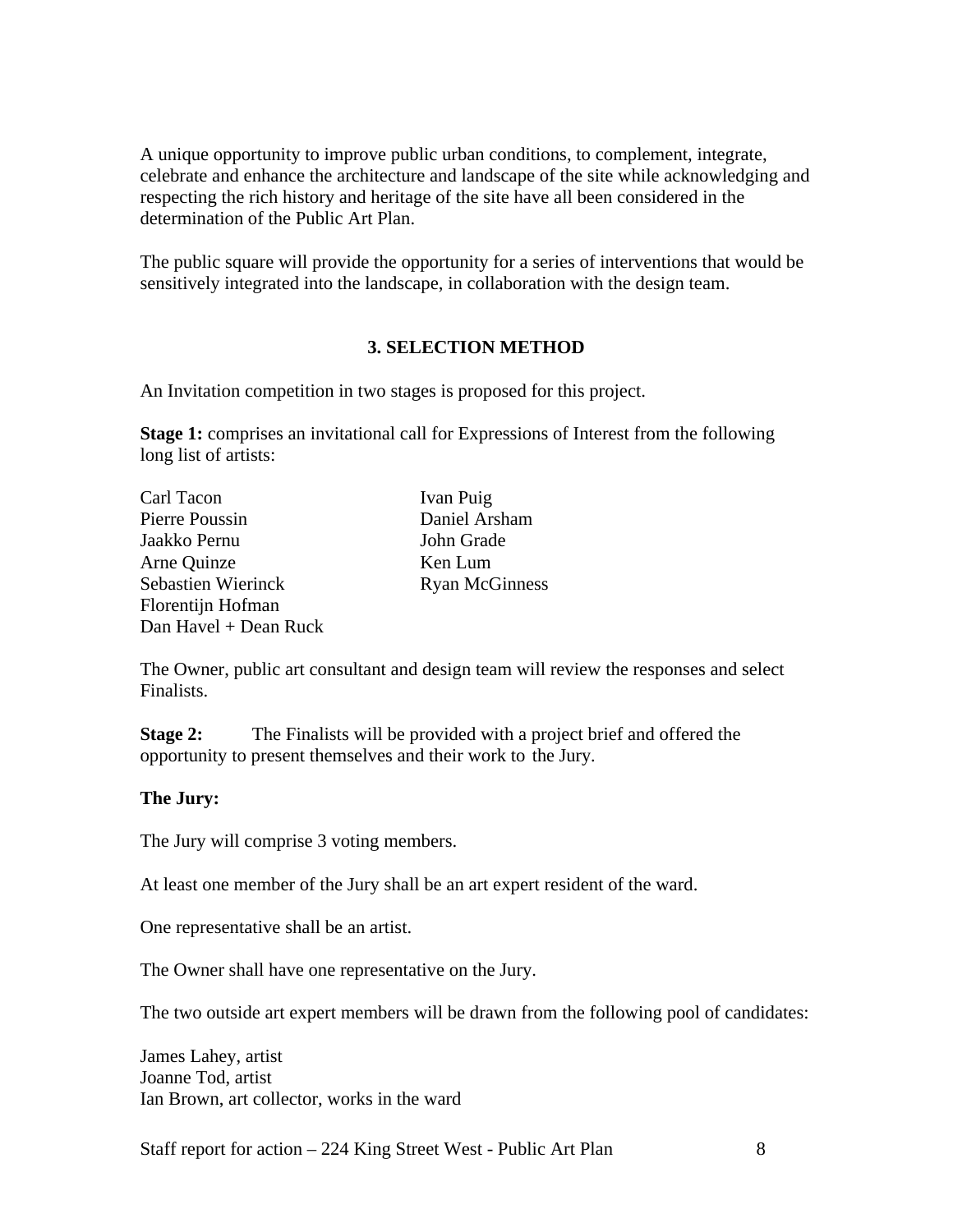Johanna Schneller, art collector, film critic, works in the ward Michael Macaulay, art expert, works in the ward

In accordance with City of Toronto guidelines, the developer has the right to veto the Jury recommendation and re-run the competition.

## **4. DOCUMENTATION**

Introducing a means where the public can learn more about public art is important, particularly in an area with such high profile as Theatre Park 224 King Street West. A mini documentary concerning the artwork (interview with artist, development team, public art personnel etc.) is proposed to provide a means of education and outreach to the community and visitors. As part of the budget for documentation, funds may be allocated to develop a dissemination strategy for the documentation. This may include content that can be provided to PDA / smartphones (such as an iPhone/Blackberry application) and the use of social media (Facebook, Twitter, blogs, Public Art Management and The Owner's websites). Links to the film may be incorporated into the city's own website concerning the Percent for Art for Private Development Program.

Subsequent to the presentation to TPAC and city staff, this plan commits to further develop a dissemination plan in collaboration with City staff to insure that the product is accessible to the public at large and to the new condominium owners.

## **5. BUDGET**

## **Estimated 1% for Public Art Requirement \$620,000**

## **Allocations up to the following:**

## **10% Administration Allowance**

As per the Section 37 Agreement, a 10% Administration Allowance has been allocated to bring to completion the phase consisting of artist selection. This process includes: artist research, preparation of competition materials (Invitation for Expression of Interest, Stage 2 Finalist Brief, jury briefing and contract), competition coordination and preparation of draft artist agreement.

#### **10% Allowance for Consultant, Professional and Services**

Landscape Architect (coordination with base landscape) Architect (coordination with base building) Structural and Electrical consultants Site preparation and contractor mark ups Legal fees Post competition services PAM if necessary

Staff report for action – 224 King Street West - Public Art Plan 9